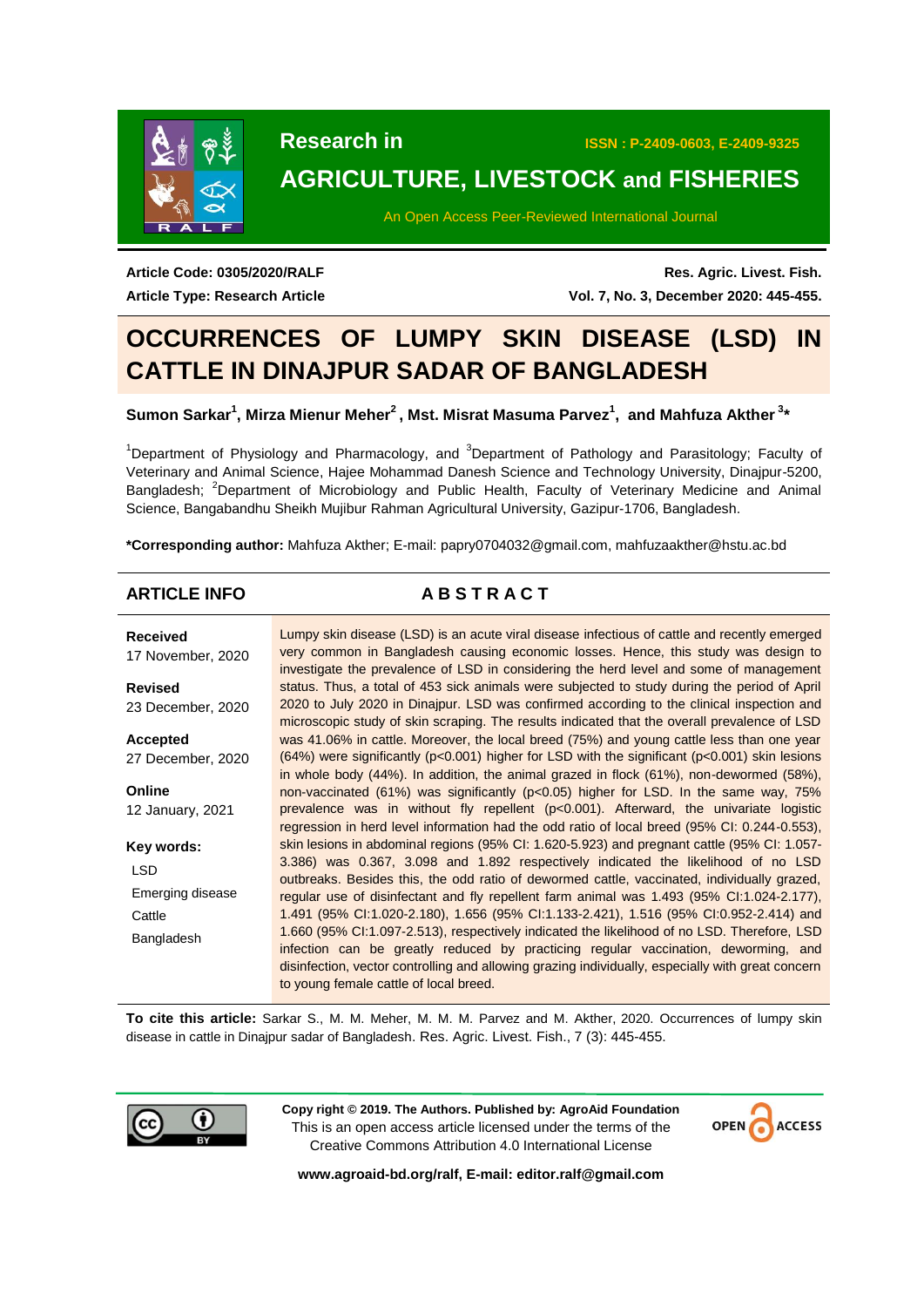## **INTRODUCTION**

Lumpy skin disease (LSD) is an acute infectious viral disease of cattle that is mainly endemic in most of the African countries, having high morbidity and low mortality (Davies 1991). In the same way, LSD continues to circulate over the Middle East region and now is a grievous threat to the rest of Asia and Europe (Abutarbush, 2015). Currently, this disease has the significant impact on cattle farming specially in the smallscale farming where the economic losses are confronting the farmer towards the lower livelihood and discourage the farming in our country. The LSD is caused by Lumpy skin disease virus (LSDV) is a double stranded DNA virus of the genus *Capripoxvirus* belongs to the family Poxviridae (Babiuk *et al.,* 2008) (Woods 1988). This virus is closely related sheeppox and goatpox viruses in the genus Capripoxvirus (OIE, 2012). Moreover, LSD has not been found in sheep and goats even when they are kept in a close contact with infected cattle (Davies, 1991). Likewise, this virus is primarily transmitted by mechanical means, including the arthropod vectors such as biting flies, mosquitoes (Aedes aegypti) (Chihota *et al.,* 2001) and recently three tick species were suspected of the family Ixodidae, namely *Rhipicephalus appendiculatus, Amblyomma hebraeum and Rhipicephalus decoloratus*) (Lubinga *et al.,* 2017). In particularly, the LSD is characterized by fever, nodules (2–5 cm in diameter) on the mucous membranes and skins, folliculitis, lesions in the respiratory and gastrointestinal tracts, and enlarged the superficial lymph nodes (Salib *et al.,* 2011). Additionally, the morbidity of LSD ranges from 3 to 85% in different areas depends on various situations. Most commonly the morbidity is estimated at 10% in endemic areas (OIE, 2012). On the other hand, though the cattle of both sexes and all ages are sensitive to LSDV, but there is some instance to support those young animals may be more prone to the severe form of the disease (Al-Salihi, 2014). Generally, the mortality varies between 1 and 3%, but may reach up to 40% (Coetzer, 2004). However, this disease causes considerable economic losses due to emaciation, permanent damage to hides, infertility, mastitis, loss of milk production, and also mortality (Salib *et al.,* 2011), but there was limited study on LSD in Bangladesh. Though, some of the epidemiological and pathological study carried out (Ali *et al.,* 1990) but there is a huge gap about the proper information of it. Thereafter, an update epidemiological data is essential to control the vector followed by blocking the transmission of LSD leads to decrease prevalence in every year. Hence, this study sought to investigate the prevalence of LSD associated with herd level and some of management status of cattle in Dinajpur district of Bangladesh.

# **MATERIAL AND METHODS**

#### **Study Period and area**

The study was conducted during the period of April, 2020 to July, 2020 and the study area was different places of Dinajpur Sadar upzilla of Dinajpur is located at 25.63° north latitude and 88.65° east longitude, a district in Bangladesh situated in the northern part of Bangladesh. The spatial location of the study areas was presented in the map (Fig.1) using ArcGIS-ArcMap version 10.8 (ESRI, USA) software.

### **Sample size**

During this study period a total of 453 sick animals suffering from different diseases in the study area were considered as sample size of the study. The data were recorded from the owner of the animal by visiting their farm. All the information of affected animals was recorded by previously formed questionnaire with close interview (Meher *et al.,* 2018). The data on vaccination with goat pox vaccine was considered to determine the vaccination history.

#### **Clinical examination**

Close inspection was done carefully to observe the clinical signs (Meher *et al.,* 2017) included the typical fever for three days and marked decrease in the milk production at the first stage (acute form). Moreover, others clinical signs like as nasal discharge, lacrimation, anorexia, emaciation, enlarged lymph nodes and lesions in the skin and oral mucous membranes were common in LSD which considered for clinical diagnosis (El-mandrawy and Alam, 2018).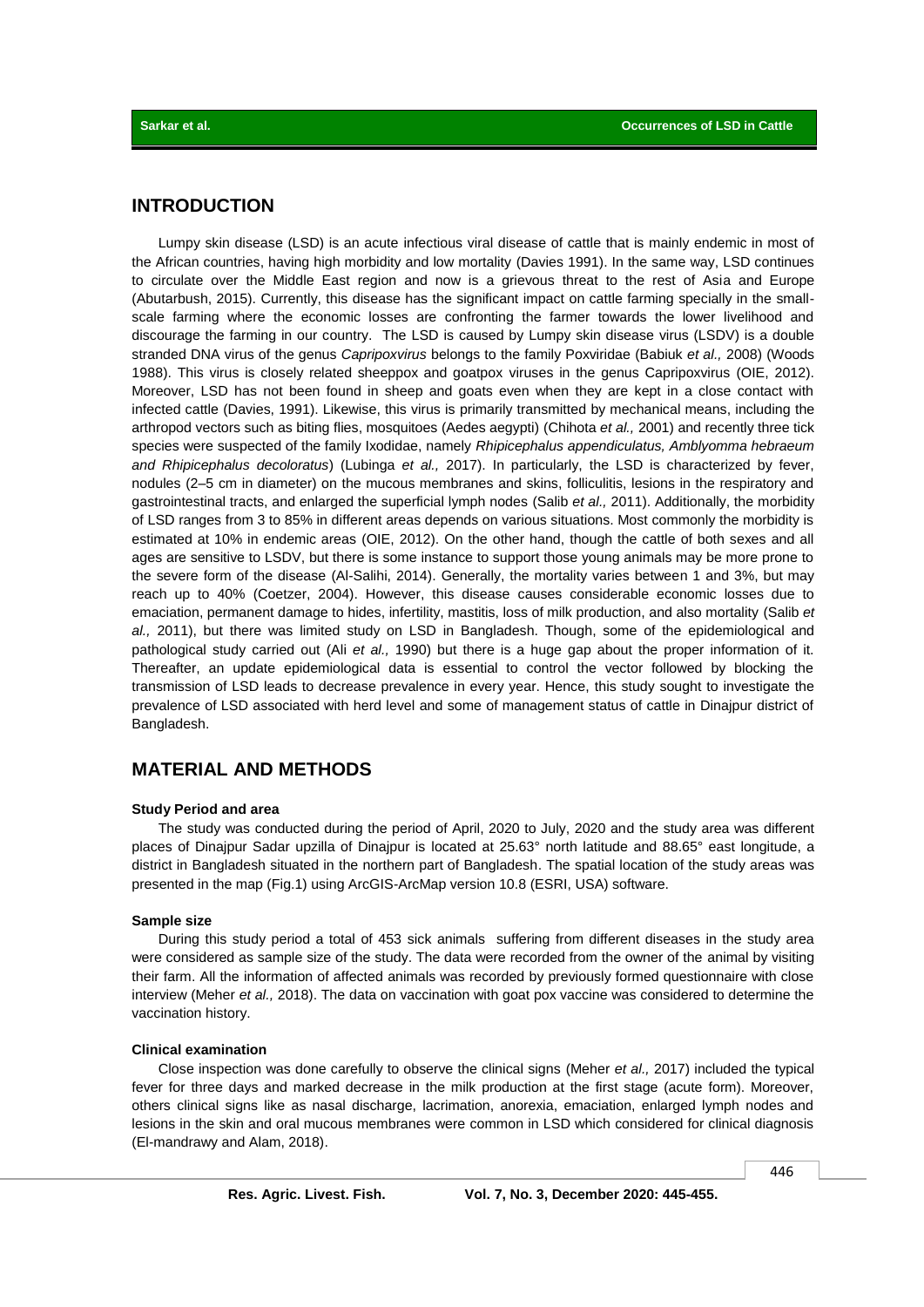

**Figure 1.** Geographical distribution of the study area

### **Samples collection, processing and microscopic examination**

Depending on the case, Skin scraping were collected from the affected area and placed in dry clean sterile test tubes. However, all the skin scrapings and nodular pus were collected processed according to the methods followed by Fantaye and Melake (2018) and sent to laboratory under the department of Pathology and Parasitiology of Hajee Mohammad Danesh Science and Technology University, Dinajpur-5200, Bangladesh for laboratory examination. After that, each skin scraping was placed to clean and dry glass slide and examined directly under light microscope for detecting the presence of mites and mosquito larvae. Consequently, the positive sample was allowed to treat with few drops of 10% KOH to detect the presence of fungus (Fantaye and Melake, 2018; Greiner, 2012). This attempt distinguished the LSD with other skin diseases.

#### **Statistical Analysis**

After collection of data, all the data were inputted in SPSS version 25.0 for statistical analysis. At first, data were subjected to Pearson's Chi-square test. Before performing the Pearson's Chi-square test all the assumption were tested and found to be fit. Additionally, Phi and Cramer'V was calculated to measure the strength of effect of the variables. In case of 2x2 contingency table the Phi and if the table is not 2x2 then Cramer'V value was considered. Among the variables, those were significant (p<0.05) in Pearson's Chisquare test, allowed for univariate and multivariate logistic regression by forward LR method. All p-value <0.05 was considered statistically significant.

# **RESULTS**

In this study, a total of 453 cases was recorded and among them the LSD cases was confirmed of 186 which revealed that the prevalence of LSD was 41.06% in cattle. The herd level information of cattle was presented in Table 1, shows that sex, age, breed and skin lesions of cattle had significant (p<0.001) association with LSD occurrence. According to the all recorded cases the, the higher percentages of LSD positive cases was 44% in male, 68% in aged less than the 1year, 50% in local cattle, 43.1% in non-pregnant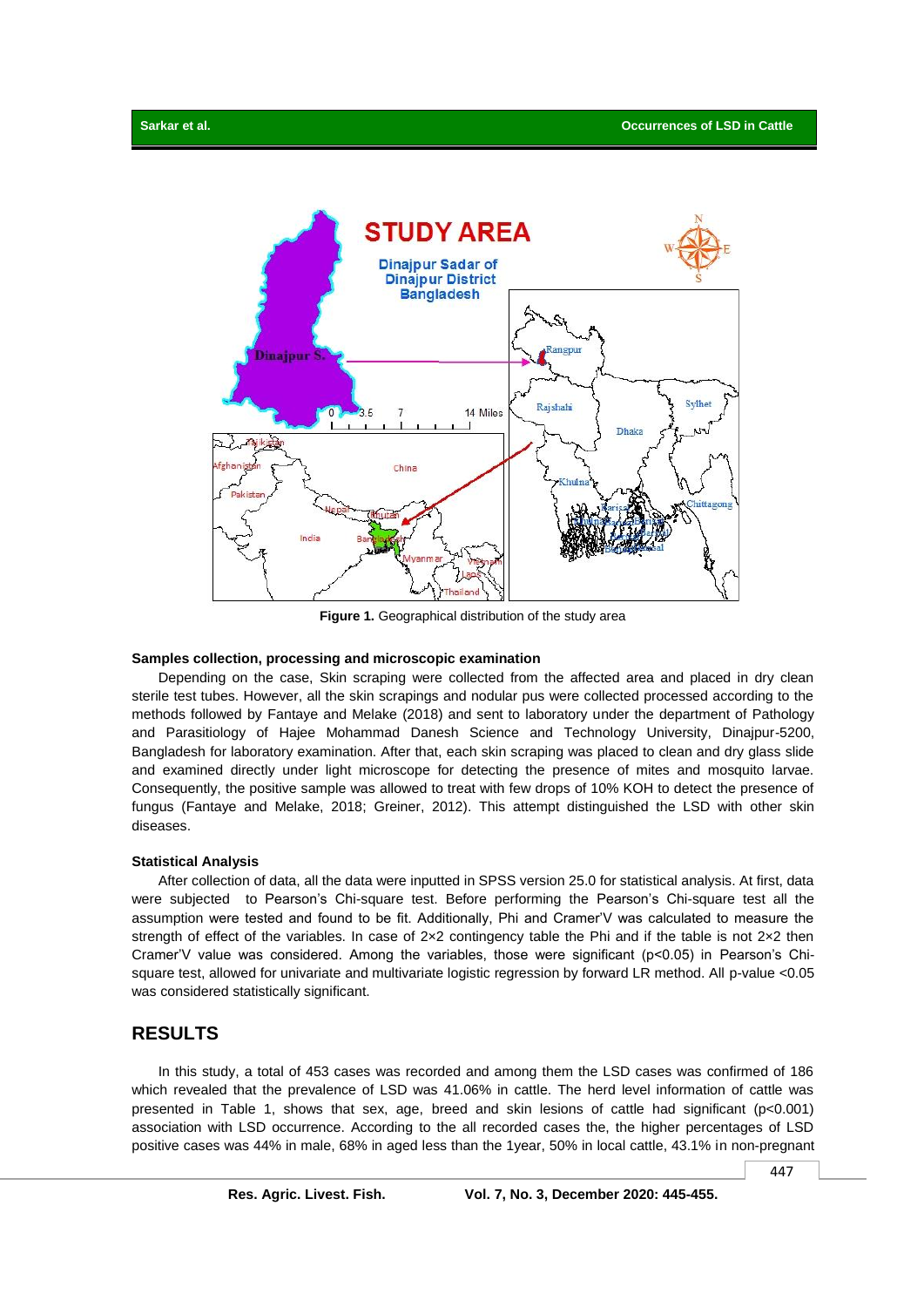cattle and with 69% skin lesion through all over the body. Specifically, among the all LSD cases the significantly (p<0.001) highest proportion was approximately 64% in the age of less than 1 year, about 75% in local breed cattle, near to 90% in non-pregnant animal and around 44% had skin lesions all over the body (Fig. 2). The symmetry analysis indicated that the age had medium effect and the skin lesions had strong effect on the number of LSD cases expressed by the Phi= 0.473 and Cramer's V=0.537 respectively (Table 1). As the Table 2 shows, the LSD outbreak in association with management status of cattle where deworming, vaccination, grazing pattern, use of disinfectant and fly repellent had significant (p<0.05) association to LSD among the all recorded cases. In considering the all recorded cases the highest percentages of LSD positive cases within the categorical level were no deworming of 45.7%, no vaccination of 45.4%, grazing in flock of 46.7%, never use of disinfectant of 49.4% and no fly repellent of 44.8%. In Figure 2, Among the LSD positive cases, the significantly highest proportion was about 58% in non-dewormed (p<0.05), 61% in non-vaccinated (p<0.01), 61% in flock wise grazing (p<0.01), and 75% in no use of fly repellent (p<0.001). The symmetry analysis alluded that the most of the cases had negative effect.

| <b>Variables</b>           |                         | <b>Number of Patient</b> |               | <b>LSD Status</b> |           |            |           | <b>P-</b> |                      |
|----------------------------|-------------------------|--------------------------|---------------|-------------------|-----------|------------|-----------|-----------|----------------------|
|                            | <b>Category Level</b>   |                          |               | $N = 116$         |           | $\%$       |           | Value     | Symmetry<br>analysis |
|                            |                         | (N)                      | $\frac{9}{6}$ | <b>Yes</b>        | <b>No</b> | <b>Yes</b> | <b>No</b> |           |                      |
| Month                      | April                   | 125                      | 27.6          | 57                | 68        | 45.6       | 54.4      |           | $0.128^{NS}$         |
|                            | May                     | 112                      | 24.7          | 54                | 58        | 48.2       | 51.8      | 0.061     |                      |
|                            | June                    | 107                      | 23.6          | 35                | 72        | 32.7       | 67.3      |           |                      |
|                            | July                    | 109                      | 24.1          | 40                | 69        | 36.7       | 63.3      |           |                      |
| Sex                        | Male                    | 209                      | 46.1          | 92                | 117       | 44.0       | 56.0      | 0.251     | 0.056 <sup>NS</sup>  |
|                            | Female                  | 244                      | 53.9          | 94                | 150       | 38.5       | 61.5      |           |                      |
|                            | < 1 Year                | 175                      | 38.6          | 119               | 56        | 68.0       | 32.0      | < 0.001   | $0.473**$            |
|                            | 1 to $< 2.5$ Years      | 97                       | 21.4          | 38                | 59        | 39.2       | 60.8      |           |                      |
| Age                        | 2.5 to $<$ 5 Years      | 92                       | 20.3          | 19                | 73        | 20.7       | 79.3      |           |                      |
|                            | 5 years and more        | 89                       | 19.6          | 10                | 79        | 11.2       | 88.8      |           |                      |
| <b>Breed</b>               | Local                   | 278                      | 61.4          | 139               | 139       | 50.0       | 50.0      | < 0.001   | $0.229**$            |
|                            | <b>Cross</b>            | 175                      | 38.6          | 47                | 128       | 26.9       | 73.1      |           |                      |
|                            | No Skin Lesions         | 121                      | 26.7          | $\Omega$          | 121       | 0.0        | 100.0     |           |                      |
| Skin<br>Lesions            | <b>Shoulder Regions</b> | 60                       | 13.2          | 29                | 31        | 48.3       | 51.7      | < 0.001   | $0.537**$            |
|                            | Thoracic Region         | 37                       | 8.2           | 18                | 19        | 48.6       | 51.4      |           |                      |
|                            | Abdominal Region        | 59                       | 13.0          | 25                | 34        | 42.4       | 57.6      |           |                      |
|                            | Caudal Region           | 58                       | 12.8          | 32                | 26        | 55.2       | 44.8      |           |                      |
|                            | Whole Body Region       | 118                      | 26.0          | 82                | 36        | 69.5       | 30.5      |           |                      |
| Pregnancy<br><b>Status</b> | Yes                     | 63                       | 13.9          | 18                | 45        | 28.6       | 71.4      |           | $0.102*c$            |
|                            | <b>No</b>               | 390                      | 86.1          | 168               | 222       | 43.1       | 56.9      | 0.038     |                      |

**Table 1.** Frequencies of LSD outbreak in cattle according to their herd level information and month of study

\*\*Significant at 1% (p<0.01), \*Significant at 5% (p<0.05), NS= Insignificant, N=Frequencies, %= Percentages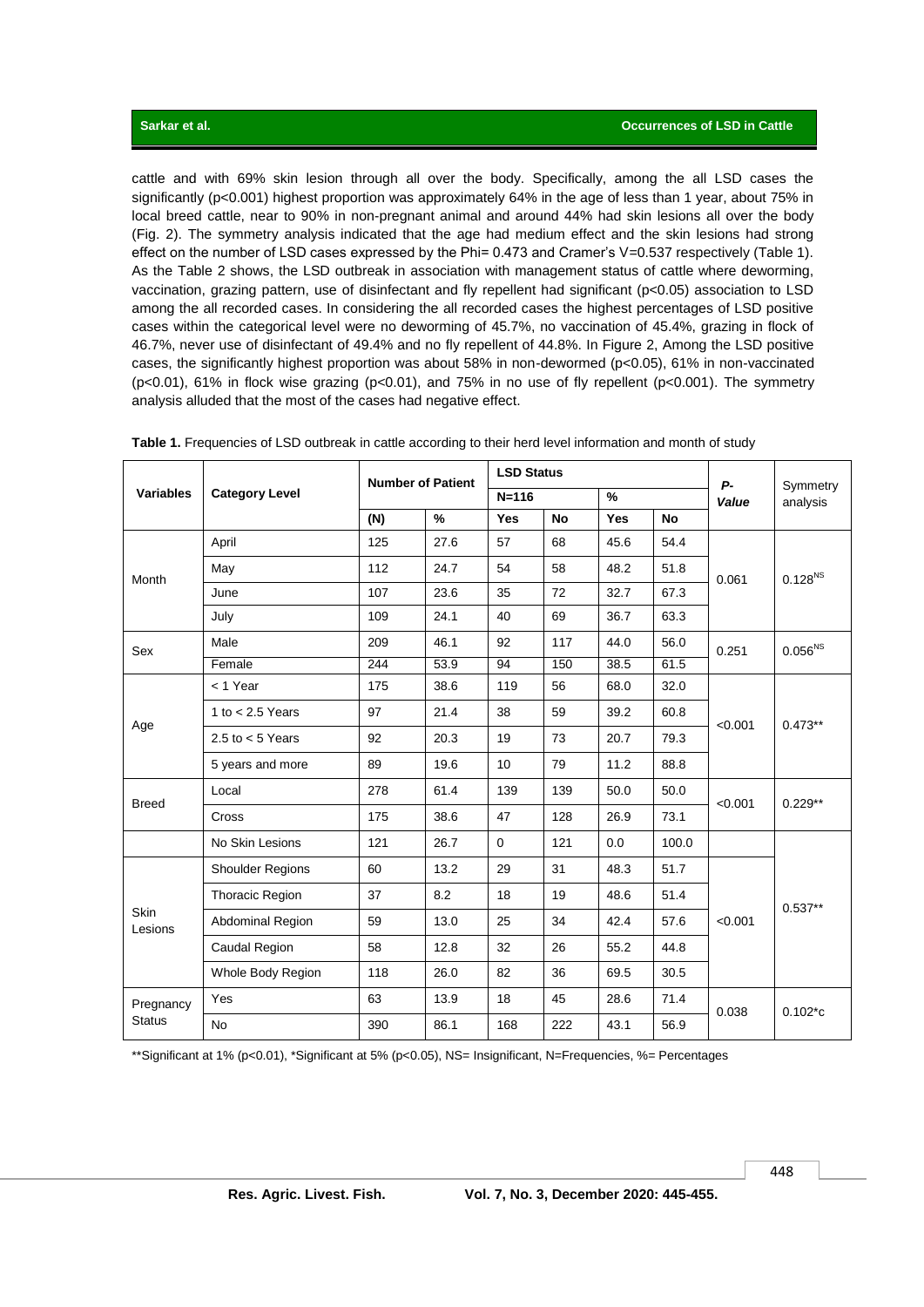| <b>Variables</b>              | Category<br>Level | <b>Number of Patient</b> |      | <b>LSD Status</b> |           |               |           |                    |                             |
|-------------------------------|-------------------|--------------------------|------|-------------------|-----------|---------------|-----------|--------------------|-----------------------------|
|                               |                   |                          |      | $N = 116$         |           | $\frac{9}{6}$ |           | <b>P-</b><br>Value | <b>Symmetry</b><br>analysis |
|                               |                   | (N)                      | %    | <b>Yes</b>        | <b>No</b> | <b>Yes</b>    | <b>No</b> |                    |                             |
| Deworming                     | Yes               | 219                      | 48.3 | 79                | 140       | 36.1          | 63.9      | 0.037              | $-0.098*$                   |
|                               | <b>No</b>         | 234                      | 51.7 | 107               | 127       | 45.7          | 54.3      |                    |                             |
| Vaccination                   | Yes               | 204                      | 45.0 | 73                | 131       | 35.8          | 64.2      | 0.039              | $-0.097*$                   |
|                               | <b>No</b>         | 249                      | 55.0 | 113               | 136       | 45.4          | 54.6      |                    |                             |
| Farm Size                     | Small             | 184                      | 40.6 | 71                | 113       | 38.6          | 61.4      |                    |                             |
|                               | Medium            | 194                      | 42.8 | 84                | 110       | 43.3          | 56.7      | 0.648              | $0.044^{\, \rm NS}$         |
|                               | Large             | 75                       | 16.6 | 31                | 44        | 41.3          | 58.7      |                    |                             |
| Grazing                       | Individual        | 211                      | 46.6 | 73                | 138       | 34.6          | 65.4      | 0.01               | $-0.123*$                   |
| Pattern                       | <b>Flock</b>      | 242                      | 53.4 | 113               | 129       | 46.7          | 53.3      |                    |                             |
| Use of<br><b>Disinfectant</b> | Frequent          | 138                      | 30.5 | 54                | 84        | 39.1          | 60.9      | 0.027              | $0.126**$                   |
|                               | Often             | 161                      | 35.5 | 56                | 105       | 34.8          | 65.2      |                    |                             |
|                               | Never             | 154                      | 34.0 | 76                | 78        | 49.4          | 50.6      |                    |                             |
| Source of<br>Water            | Pond              | 200                      | 44.2 | 88                | 112       | 44.0          | 56.0      | 0.258              | 0.053 <sup>NS</sup>         |
|                               | Tube well         | 253                      | 55.8 | 98                | 155       | 38.7          | 61.3      |                    |                             |
| Use of Fly<br>Replant         | Yes               | 143                      | 31.6 | 47                | 96        | 32.9          | 67.1      | 0.016              | $-0.113**$                  |
|                               | No                | 310                      | 68.4 | 139               | 171       | 44.8          | 55.2      |                    |                             |

**Table 2.** Frequencies of LSD outbreak in cattle according to management practices

\*\*Significant at 1% (p<0.01), \*Significant at 5% (p<0.05), NS= Insignificant, N=Frequencies, %= Percentages

The binary logistic analysis of herd level information of cattle was presented in table 3, shows that the several variable on the likelihood had the impact on LSD outbreak. The univariate model contained four independent variables (Age, Breed, Skin Lesions and Pregnancy status). At the univariate level, no outbreaks of LSD tended (P=.08) to be higher in 2.5 to <5 years cattle compared with other ages' cattle. The herd level information associated with the likelihood of no LSD outbreaks included the local breed cattle (Odds ratio, OR=0.367; 95% Confidence Interval, CI: 0.244-0.553), skin lesions in abdominal regions (OR=3.098, 95% CI: 1.620-5.923), Pregnant cattle (OR=1.892, 95% CI: 1.057-3.386). Following the multivariate analysis, the skin lesions in abdominal region had four times increased odds of having no LSD outbreaks compared with skin lesion in other areas. The lower odd ratio was 0.068 with 95% CI: 0.029-0.159 in the cattle less than 1 year of age.

The univariate analysis of management factors associated with LSD outbreak indicated that the dewormed cattle are 1.493 (95% CI: 1.024-2.177) times likelihood to less LSD. Moreover, the odd ratio of vaccinated, individually grazed, regular use of disinfectant and fly repellent, among the study animal was 1.491 (95% CI: 1.020-2.180), 1.656 (95% CI: 1.133-2.421), 1.516 (95% CI: 0.952-2.414) and 1.660 (95% CI: 1.097-2.513) respectively. These odd ratios indicated that practicing of these factors minimized the LSD occurrence near to two times. At the same time the multivariate analysis indicated that the individually grazed cattle and use of disinfectant in often more likelihood to reduce the LSD with the odd ratio of 1.681(95% CI: 1.143-2.471) and 1.824 (95% CI: 1.155-2.878).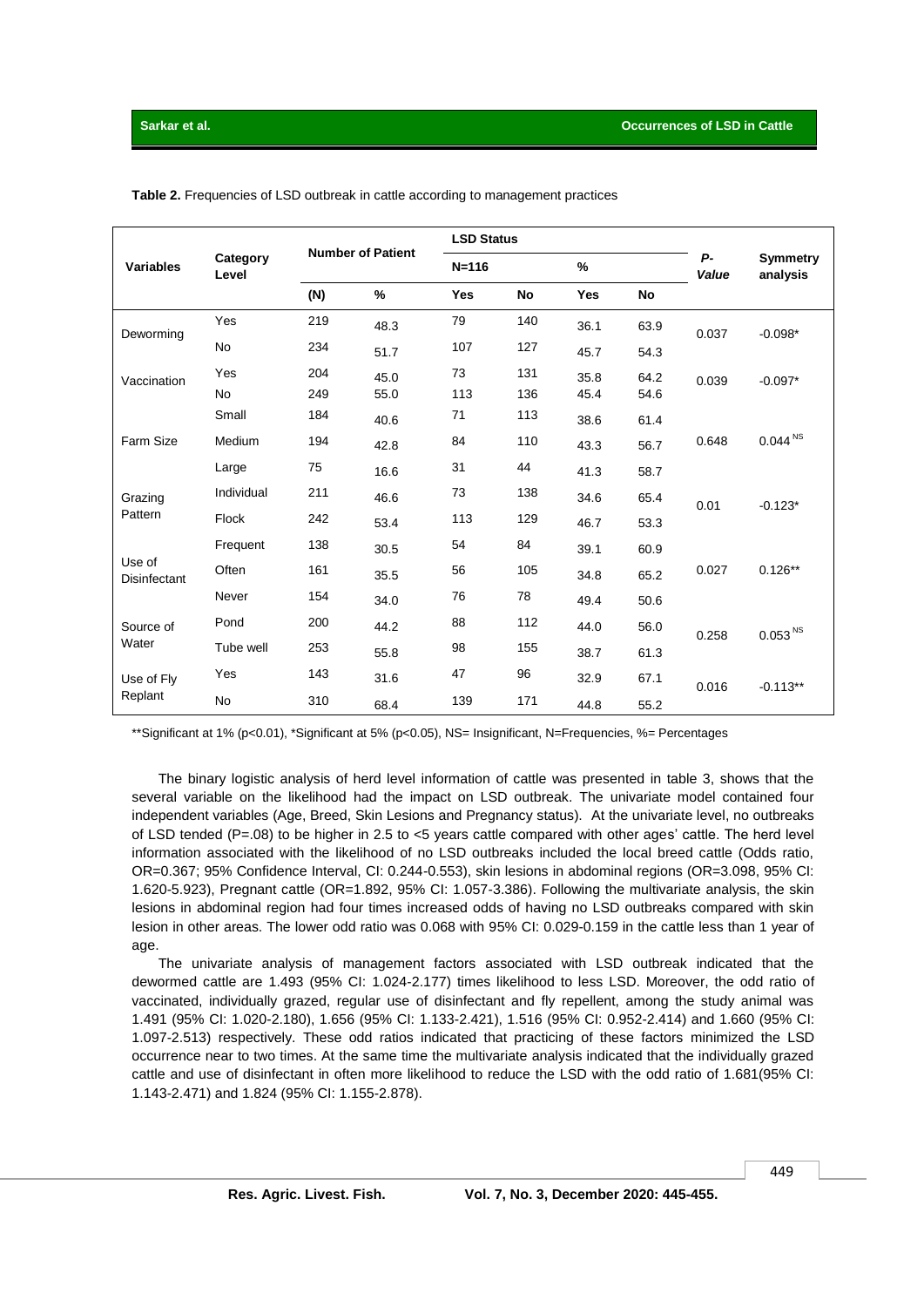

**Figure 2.** Pie chart showing the Proportions of LSD outbreak in relation to (A) Month of Study, (B) Sex of cattle, (C) Age of the cattle, (D) Breeds of Cattle, (E) Lesions on the Skin and (F) Pregnancy status of cattle. \*\*Significant at 1% (p<0.01), \*Significant at 5% (p<0.05)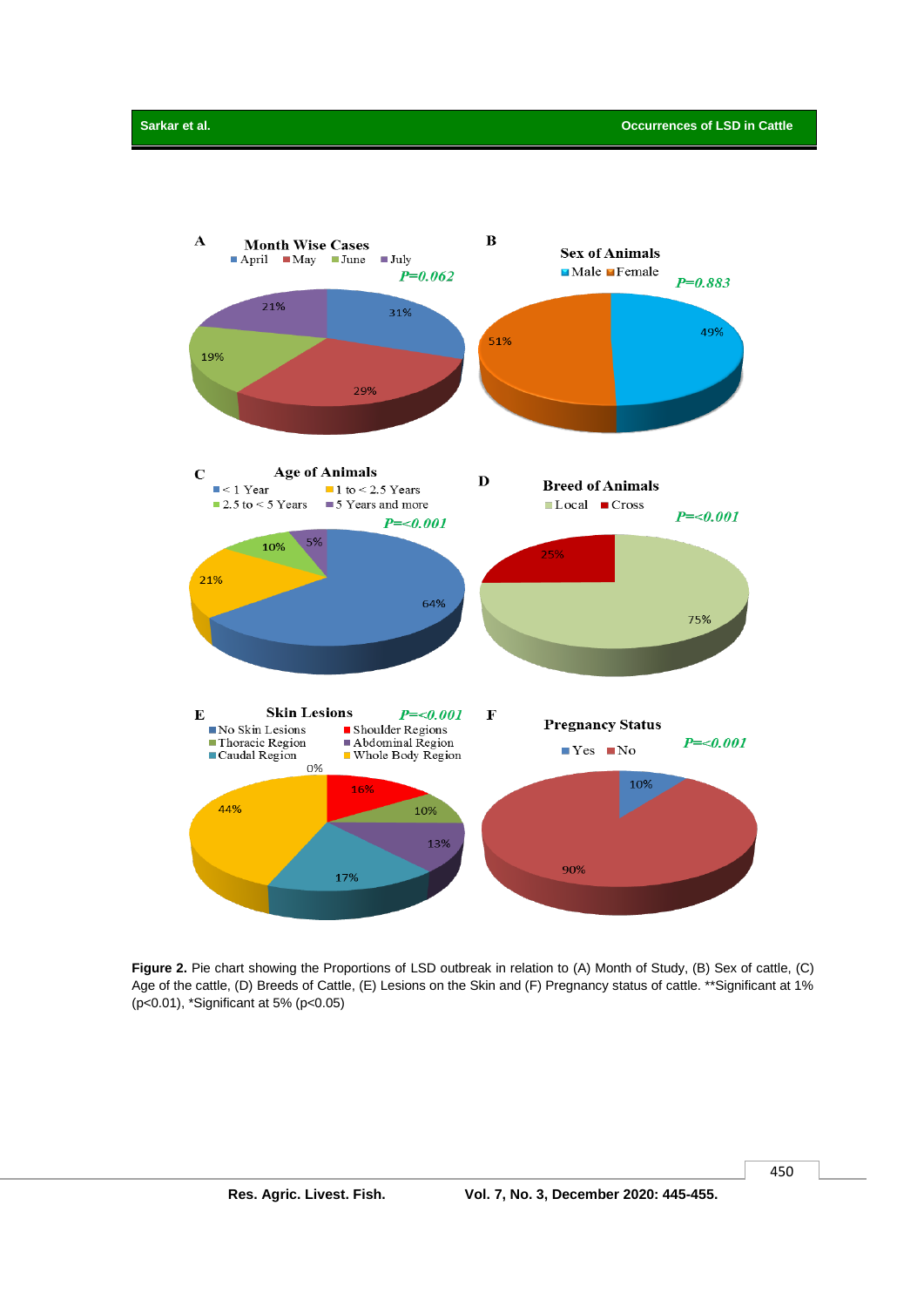

**Figure 3.** Pie chart showing the Proportions of LSD outbreak in relation to (A) Deworming status of cattle, (B) Vaccination status of cattle, (C) Farm size of cattle, (D) Grazing pattern cattle, (E) Application of disinfectant in cattle farm, (F) Source of water for cattle and (G) Use of fly repellent in cattle farm. \*\*Significant at 1% (p<0.01), \*Significant at 5% (p<0.05)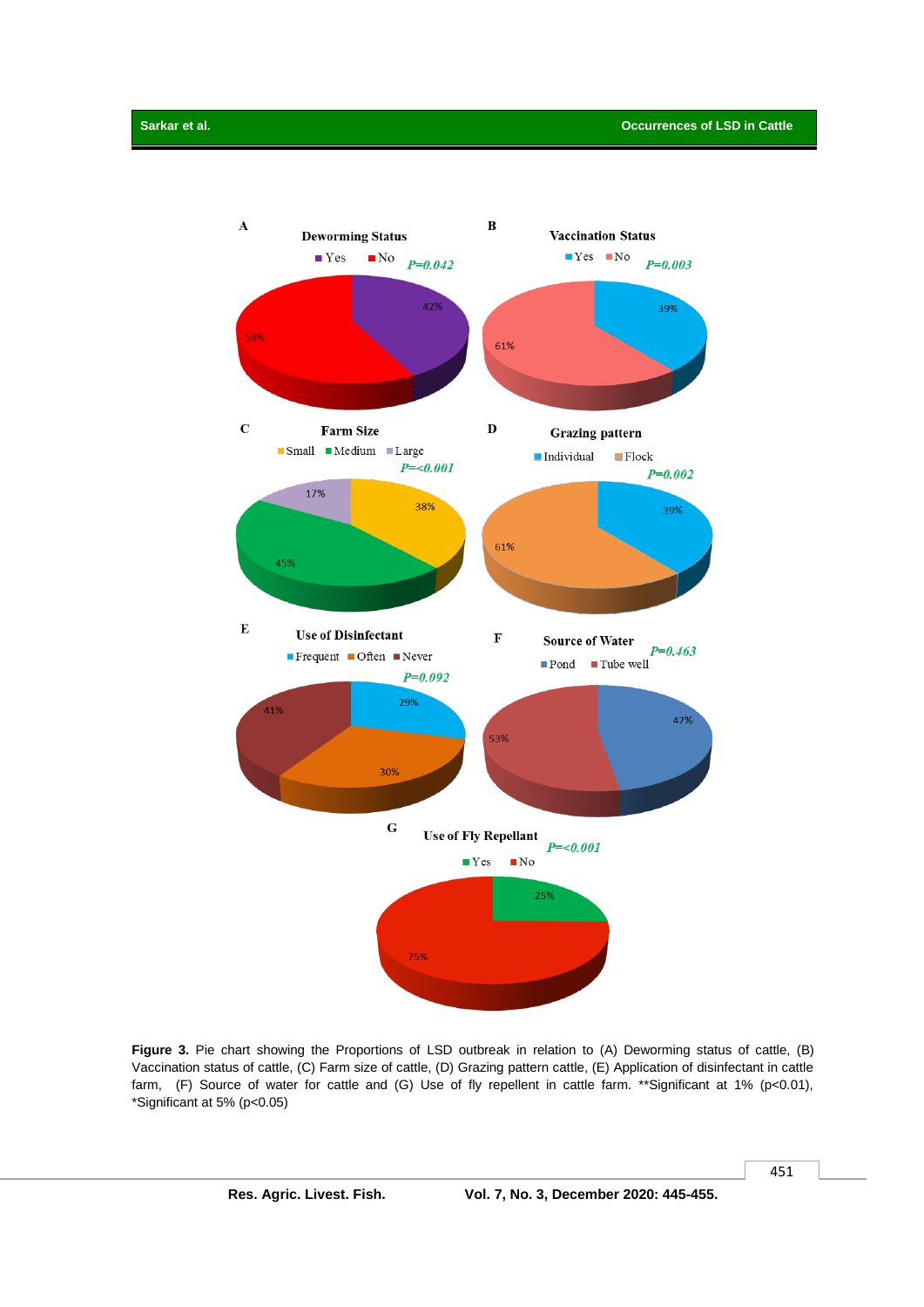**Table 3.** Univariable and multivariable logistic regression models of cattle status associated with recorded outbreaks of LSD in Dinajpur Bangladesh

| <b>Variables</b>           | <b>Category Level</b>   | <b>Univariate Models</b> |                 |         | <b>Multivariate Models</b> |                 |         |
|----------------------------|-------------------------|--------------------------|-----------------|---------|----------------------------|-----------------|---------|
|                            |                         | <b>Odds ratio</b>        | 95%CI           | p-value | <b>Odds ratio</b>          | 95%CI           | p-value |
|                            | < 1 Year                | 0.060                    | $0.029 - 0.124$ | 0.000   | 0.068                      | $0.029 - 0.159$ | 0.000   |
| Age                        | 1 to $<$ 2.5 Years      | 0.197                    | $0.091 - 426$   | 0.000   | 0.232                      | 0.094-0.574     | 0.002   |
|                            | 2.5 to $<$ 5 Years      | 0.486                    | 0.212-1.114     | 0.088   | 0.696                      | 0.275-1.762     | 0.444   |
|                            | 5 years and more        | Ref.                     |                 |         |                            |                 |         |
|                            | Local                   | 0.367                    | 0.244-0.553     | 0.000   | 0.248                      | $0.143 - 0.429$ | 0.000   |
| <b>Breed</b>               | Cross                   | Ref.                     |                 |         |                            |                 |         |
|                            | No Skin Lesions         |                          |                 |         |                            |                 |         |
|                            | <b>Shoulder Regions</b> | 2.435                    | 1.284-4.619     | 0.006   | 2.033                      | 0.937-4.412     | 0.073   |
| <b>Skin Lesions</b>        | <b>Thoracic Region</b>  | 2.404                    | 1.131-5.112     | 0.023   | 1.305                      | 0.526-3.240     | 0.566   |
|                            | Abdominal Region        | 3.098                    | 1.620-5.923     | 0.001   | 3.595                      | 1.681-7.689     | 0.001   |
|                            | Caudal Region           | 1.851                    | 0.967-3.542     | 0.063   | 1.470                      | 0.687-3.143     | 0.321   |
|                            | Whole Body Region       | Ref.                     |                 |         |                            |                 |         |
| Pregnancy<br><b>Status</b> | Yes                     | 1.892                    | 1.057-3.386     | 0.032   |                            |                 |         |
|                            | No                      | ref                      |                 |         |                            |                 |         |

\*\*Significant at 1% (p<0.01), \*Significant at 5% (p<0.05), N=Frequencies, %= Percentages, CI = Confidence Interval

**Table 4.** Univariable and multivariable logistic regression models of factors associated with the cattle recorded outbreaks of LSD in Dinajpur Bangladesh

|                     | Category<br>Level | <b>Univariate Models</b> |             | <b>Multivariate Models</b> |                   |             |               |
|---------------------|-------------------|--------------------------|-------------|----------------------------|-------------------|-------------|---------------|
| <b>Variables</b>    |                   | <b>Odds ratio</b>        | 95% CI      | p-value                    | <b>Odds ratio</b> | 95% CI      | $p-$<br>value |
|                     | Yes               | 1.493                    | 1.024-2.177 | 0.037                      |                   |             |               |
| Deworming           | No                | Ref.                     |             |                            |                   |             |               |
|                     | Yes               | 1.491                    | 1.020-2.180 | 0.039                      |                   |             |               |
| Vaccination         | No                | Ref.                     |             |                            |                   |             |               |
| Grazing             | Individual        | 1.656                    | 1.133-2.421 | 0.009                      | 1.681             | 1.143-2.471 | 0.008         |
| Pattern             | Flock<br>Frequent | Ref.<br>1.516            | 0.952-2.414 | 0.080                      | 1.604             | 1.001-2.571 | 0.050         |
| Use of              | <b>Often</b>      | 1.827                    | 1.162-2.873 | 0.009                      | 1.824             | 1.155-2.878 | 0.010         |
| <b>Disinfectant</b> | Never             | Ref.                     |             |                            |                   |             |               |
| Use of Fly          | Yes               | 1.660                    | 1.097-2.513 | 0.017                      |                   |             |               |
| Repellent           | <b>No</b>         | ref                      |             |                            |                   |             |               |

\*\*Significant at 1% (p<0.01), \*Significant at 5% (p<0.05), N=Frequencies, %= Percentages, CI = Confidence Interval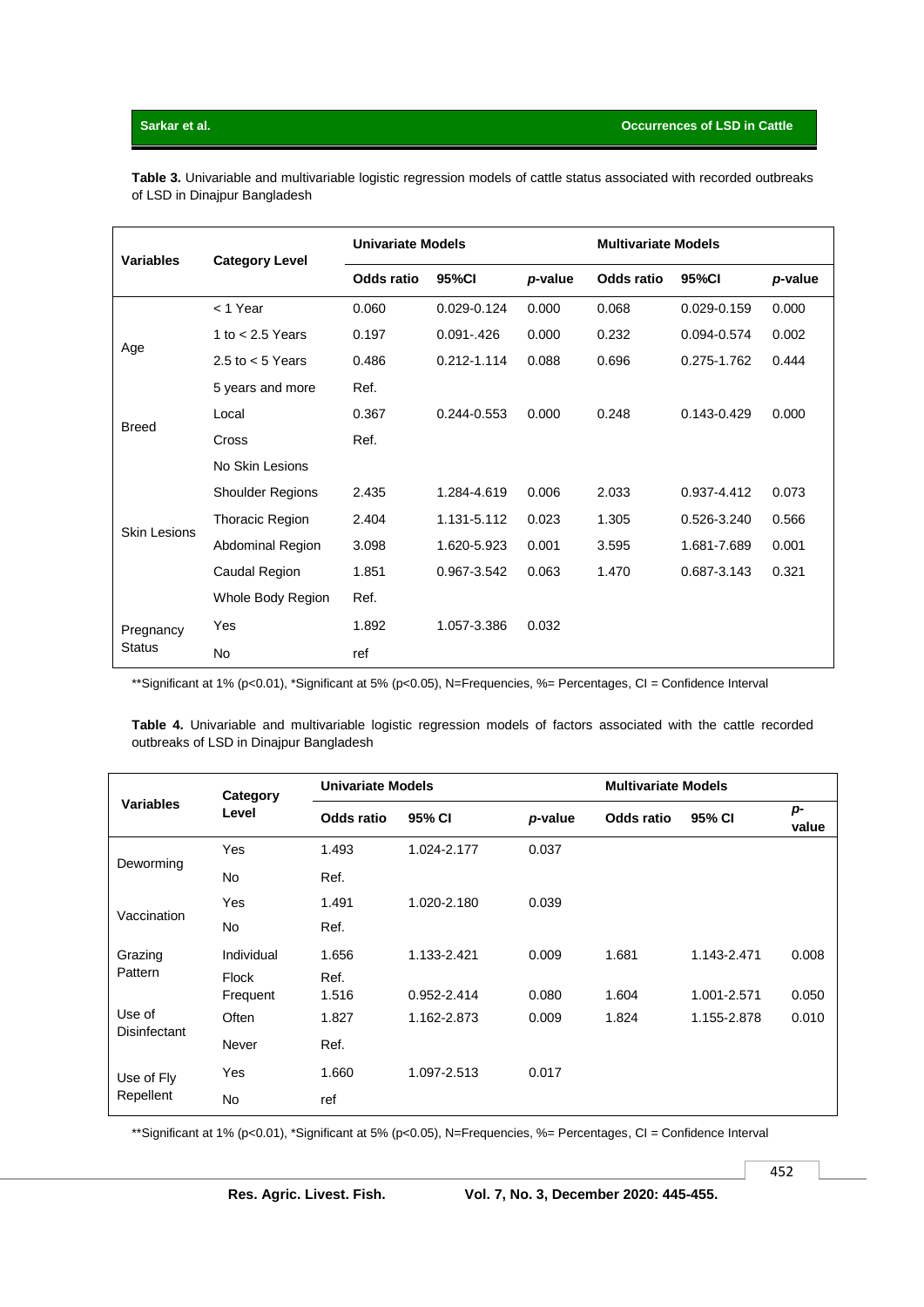## **DISCUSSION**

This study revealed that the overall prevalence of LSD was 41.06% in Dinajpur of Bangladesh. But other authors reported the dissimilar prevalence of LSD such as, the authors Elhaig *et al.,* (2017) and Ochwo *et al.,* (2019) found 17.4% in Egypt and 8.7% in Uganda respectively. In fact, the prevalence may differ from region to region. Additionally, the prevalence of diseases also depends on some several factors. Among them, the most common in herd level which was sex, age, breed and pregnancy condition of an animal. Though our findings suggest that there was no any significant (p>0.05) influence of sex on LSD but Ochwo *et al.,* (2019) reported that the sex of cattle had significant effect on LSD in Uganda. Interestingly, our study was in line with the findings of Elhaig *et al.,* (2017) who found no significant association of sex on LSD occurrences. In considering the age of animals, the prevalence was higher in younger when compared to adults. This finding indicated that the very young cattle might have been malnourished with impaired cellular immunity (Hunter and Wallace, 2001). On the contrary, the low prevalence in young cattle associated with lower susceptibility to biting flies where there is less insect activity (Troyo *et al.,* 2008). The authors Elhaig *et al.* (2017) and Molla *et al.* (2018) reported the LSD prevalence was higher in adult cattle in comparison with young. This dissimilar report to our study was probably due to variation in study place and time. Among the skin lesion produced by LSD in cattle, the appearances of nodules undergone to degenerative changes on the skin surface in the abdominal and neck regions of the body (Zeynalova *et al.,* 2016). In our findings the highest prevalent had the skin lesion all over the body. This might be due advanced stages of the diseases because the nodule in skin exhibited a higher concentration of virus (Zeynalova *et al.,* 2016) linked to the secondary bacterial infection which jointly aggravate the condition in progressive stage of diseases. Besides this, virus could be detected in sample from the skin lesions up to 92 days of post-infection (Tuppurainen *et al.,* 2005). In our study, majority portion of LSD cases was non pregnant. Thought, possibility of diseases higher in pregnant animal due to nutritional deficiency, our result might have due to variation in sample size. Although the local breeds cattle are in lower risk to diseases (Kiplagat *et al.,* 2020) but in our study the comparatively higher prevalence found in local breed cattle than the cross breed. This could be due to presence of increase number of local breed in that study area.

On the other hand, the prevalence of the disease was mostly associated with the presence of insect vectors, livestock grazing, watering points, husbandry systems, wet seasons and market conditions etc. (Tuppurainen and Oura, 2012). In our study, the prevalence was significantly higher proportion in nonvaccinated cattle which strongly agree with the findings of Kiplagat et al., (2020) who reported 88% prevalence in cattle had not vaccinated in Kenya. In fact, for controlling the LSD, sheep and goat pox virus vaccines have been widely used because the Capripox viruses have the trend to be host-specific, yet offer cross-protection with in the Capripox virus genus when vaccinations are administered (Tuppurainen *et al.,* 2014). Moreover, that vaccinated animals able to produce antibody, specially neutralizing antibodies within the 7 days of post vaccination (Kithing and Hammond, 1992). However, another important factors is grazing pattern of cattle where our findings expressed that 61% was involved grazing in flock with higher odd ratio. This finding is in line with the Abera *et al*. (2019) who stated that higher prevalence (36.1%) in cattle grazed communally was statistically significant (p>0.000, OR=2.0, CI=5.58-6.94). In fact, the animal grazed in the flock, share the watering points, grazing plots and post-harvest fields would allow contact and interlacing of different herds that would likely increase the risk of manifestation (Waret-Szkuta *et al.,* 2011). In another side of our study, the use of disinfectant implied that it mostly reduced the LSD prevalence when applied frequently. Perhaps, this result is due to the nature of disinfectant to eliminate the viral concentration and blocked the indirect transmission. Nevertheless, biting flies may act as vector for the transmission of LSD virus (Ochwo *et al.,* 2019). In line with our findings, the use of fly repellent had the effect to decrease the prevalence of LSD, because vector control is one of the most important strategies to restrict the spread of LSD (Alemayehu *et al.,* 2015).

# **CONCLUSIONS**

In conclusion, the results of this study alluded that the outbreak of LSD had significant association with the sex, breed, age and pregnancy status of cattle with the skin lesions on the whole body surface. Besides this, the management status, especially the dewormed, vaccinated and individually grazed cattle of the farms that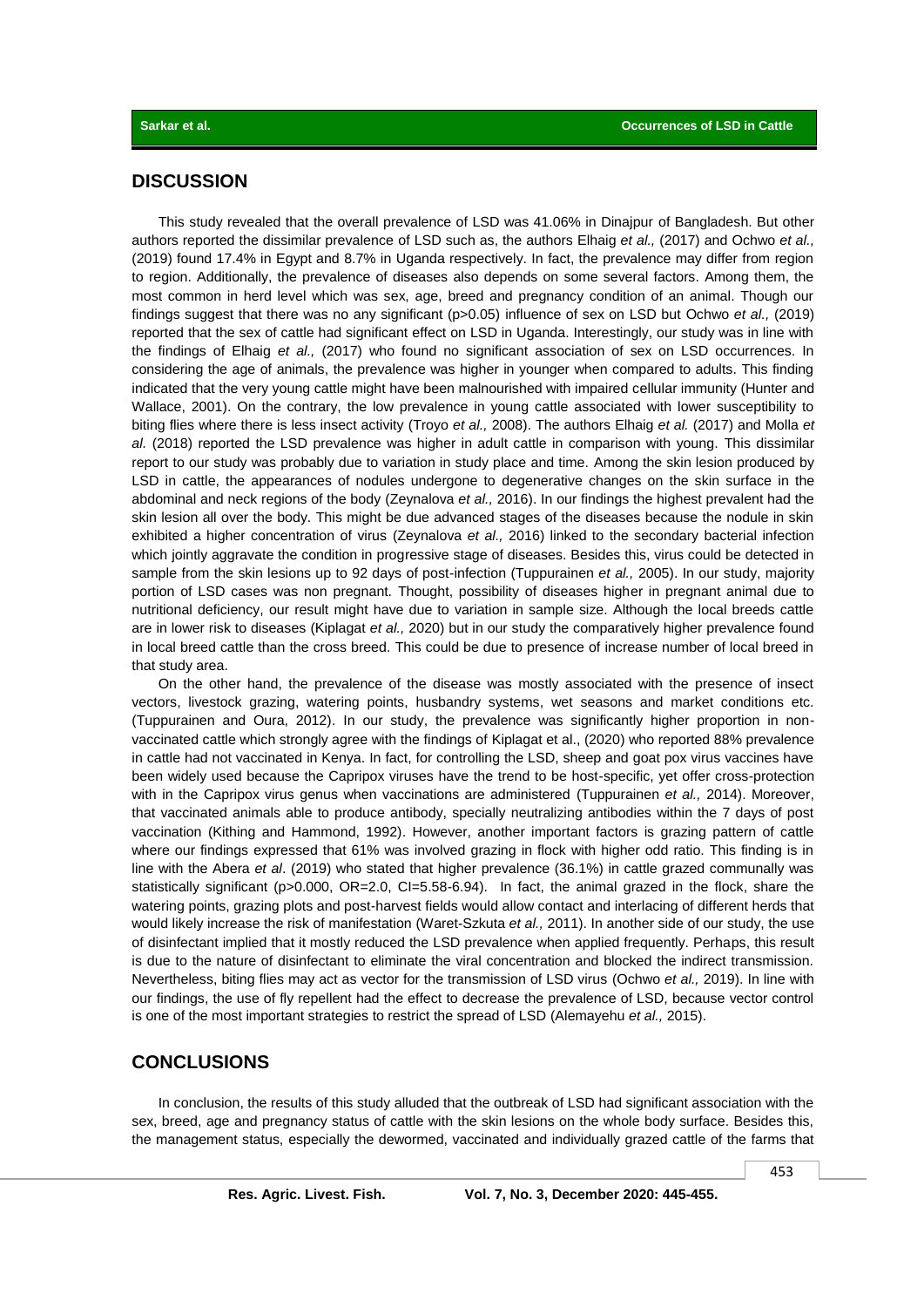frequently use the disinfectant and fly repellent also have fewer trends to LSD occurrences. However, the aforementioned findings implies that LSD infection can be greatly reduced by practicing regular vaccination, deworming, disinfection, vector controlling and allowing to graze individually, especially with great concern to young female cattle of local breed. Therewithal, this study also addressed the areas in which further research could be on molecular identification of LSD virus for effective vaccination program and determination of several risk factors.

# **COMPETING INTEREST**

The authors declared that no interest of conflict.

# **AUTHORS CONTRIBUTION**

SS and MMMP visited the farm and collected the data. SS and MA formulated the questionnaire. MA coordinated the work. MMM performed the statistical test arranged all the figures and wrote the manuscript. All authors read the manuscript and approved.

# **REFERENCES**

- 1. Abera Z, T Kabeta, D Abera and G Ayana**,** 2019. Survey on Distribution , Associated factors of Lumpy Skin Disease Occurrence and Its Vaccine Efficacy in selected Districts of East Wollega Zone , Western Oromiya. Biomedical Journal of Scientific & Technical Research, 13: 9897–9906.
- 2. Abutarbush SM**,** 2015. Hematological and serum biochemical findings in clinical cases of cattle naturally infected with lumpy skin disease. The Journal of Infection in Developing Countries, 9: 283– 288.
- 3. Alemayehu G, S Leta, E Eshetu and A Mandefro**,** 2015. Incidence of lumpy skin disease and associated risk factors among export-oriented cattle feedlots at Adama District, Central Ethiopia. Journal of Veterinary Medicine and Animal Health, 7: 128–134.
- 4. Ali AA, M Esmat, H Attia, A Selim and Z Abdel-Hamid**,** 1990. Clinical and pathological studies of lumpy skin disease in Egypt. Veterinary Record, 127: 549–550.
- 5. Al-Salihi KA**,** 2014. Lumpy Skin disease: Review of literature. Mirror of Research in Veterinary Sciences and Animals, 3: 6–23.
- 6. Babiuk S, TR Bowden, DB Boyle, DB Wallace and RP Kitching**,** 2008. Capripoxviruses: An Emerging Worldwide Threat to Sheep, Goats and Cattle. Transboundary and Emerging Diseases, 55: 263–272.
- 7. Chihota CM, LF Rennie, RP Kitching and PS Mellor**,** 2001. Mechanical transmission of lumpy skin disease virus by Aedes aegypti (Diptera: Culicidae). Epidemiology and Infection, 126: 317–321.
- 8. Coetzer JAW**,** 2004. Lumpy skin disease. In Infectious Diseases of Livestock, Eds, Coetzer J.A.W., and R.C. Tustin, Oxford University Press, Cape Town, Southern Africa, pp. 1268–1276.
- 9. Davies FG**,** 1991. Lumpy skin disease, an African capripox virus disease of cattle. British Veterinary Journal, 147: 489–503.
- 10. Elhaig MM, A Selim, M Mahmoud and S Canal**,** 2017. Lumpy skin disease in cattle : Frequency of occurrence in a dairy farm and a preliminary assessment of its possible impact on Egyptian buffaloes. Onderstepoort Journal of Veterinary Research, 84: 1–6.
- 11. El-mandrawy SAM and RTM Alam**,** 2018. Hematological , biochemical and oxidative stress studies of lumpy skin disease virus infection in cattle. Journal of Applied Animal Research, 46: 1073–1077.
- 12. Fantaye Z and BM Melake**,** 2018. Cross-sectional study on the prevalence and risk factors for major skin diseases of cattle in Hawassa city , Southern Ethiopia, 10: 89–95.
- 13. Greiner E**,** 2012. Veterinary clinical parasitology, In Diagnosis of Arthropod Parasites. Eds, Zajac A.M., G.A. Conboy, John Wiley & Sons Ltd , pp. 217–219.
- 14. Hunter P and D Wallace**,** 2001. Lumpy skin disease in Southern Africa: A review of the disease and aspects of control. Journal of the South African Veterinary Association, 72: 68–71.